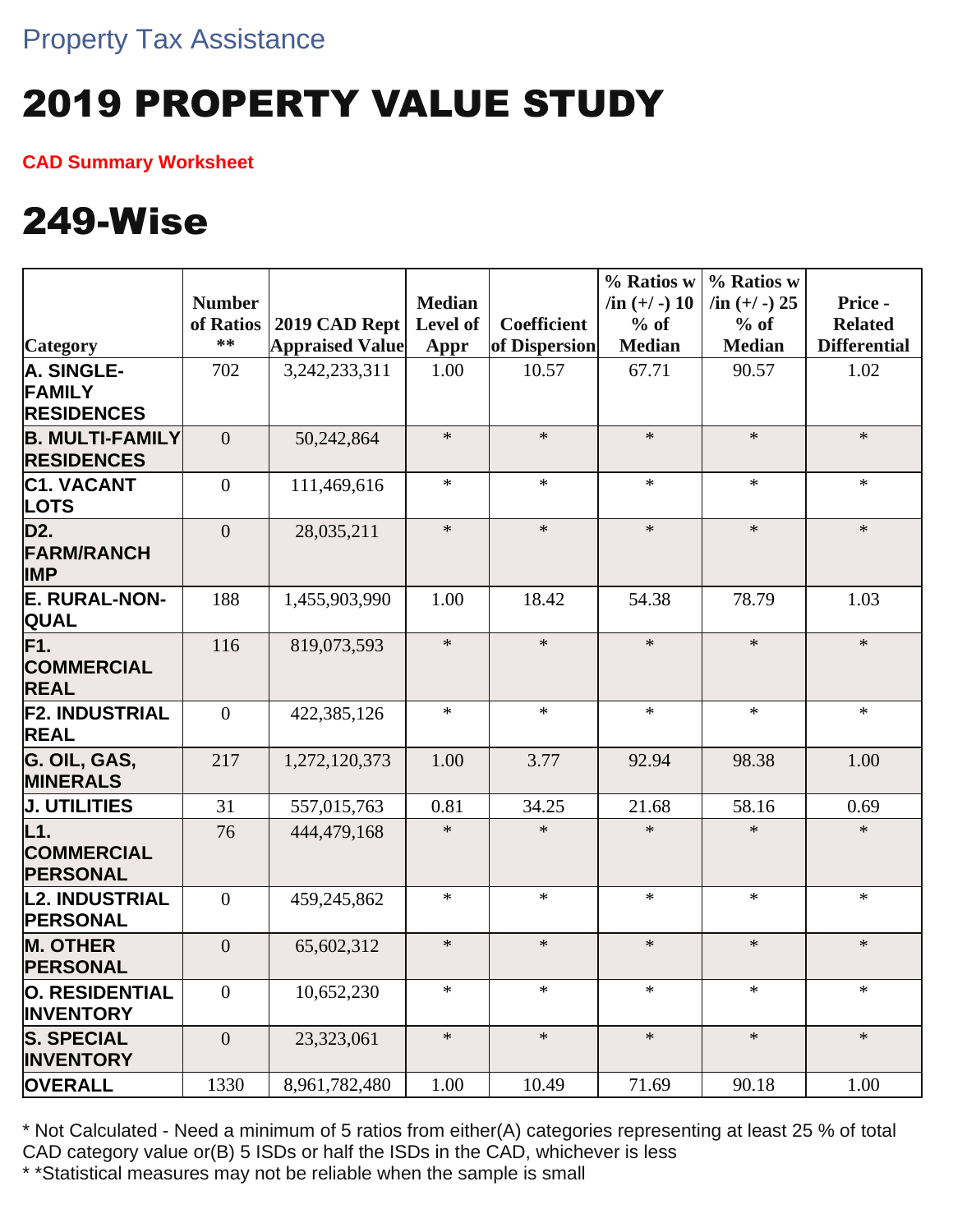### 2019 ISD SUMMARY WORKSHEETS

### 249-Wise

#### 249-901/Alvord ISD

|                                                 | <b>Local Tax Roll</b> | 2019 WTD Mean    | <b>2019 PTAD Value</b> | 2019 Value      |
|-------------------------------------------------|-----------------------|------------------|------------------------|-----------------|
| <b>Category</b>                                 | <b>Value</b>          | <b>Ratio</b>     | <b>Estimate</b>        | <b>Assigned</b> |
| <b>A. SINGLE-FAMILY</b>                         | 93,308,018            | 0.9838           | 94,844,499             | 93,308,018      |
| <b>RESIDENCES</b>                               |                       |                  |                        |                 |
| <b>B. MULTIFAMILY RESIDENCES</b>                | 1,461,190             | N/A              | 1,461,190              | 1,461,190       |
| <b>C1. VACANT LOTS</b>                          | 3,032,690             | N/A              | 3,032,690              | 3,032,690       |
| <b>D1. QUALIFIED AG LAND</b>                    | 2,928,996             | 1.0592           | 2,765,216              | 2,928,996       |
| <b>D2. REAL PROP:FARM &amp;</b><br><b>RANCH</b> | 3,112,184             | N/A              | 3,112,184              | 3,112,184       |
| <b>E. REAL PROP NONQUAL</b>                     | 159,248,845           | 0.9610           | 165,711,597            | 159,248,845     |
| <b>ACREAGE</b>                                  |                       |                  |                        |                 |
| <b>F1. COMMERCIAL REAL</b>                      | 21,262,208            | N/A              | 21,262,208             | 21,262,208      |
| <b>G. OIL, GAS, MINERALS</b>                    | 72,418,524            | 1.0154           | 71,320,193             | 72,418,524      |
| <b>J. UTILITIES</b>                             | 61,732,885            | 0.8950           | 68,975,291             | 61,732,885      |
| <b>L1. COMMERCIAL PERSONAL</b>                  | 12,592,840            | N/A              | 12,592,840             | 12,592,840      |
| <b>L2. INDUSTRIAL PERSONAL</b>                  | 8,594,506             | N/A              | 8,594,506              | 8,594,506       |
| <b>M. MOBILE HOMES</b>                          | 3,028,510             | N/A              | 3,028,510              | 3,028,510       |
| <b>S. SPECIAL INVENTORY</b>                     | 7,020                 | N/A              | 7,020                  | 7,020           |
| <b>Subtotal</b>                                 | 442,728,416           | $\overline{0}$   | 456,707,944            | 442,728,416     |
| <b>Less Total Deductions</b>                    | 46,331,612            | $\mathbf{0}$     | 47,332,894             | 46,331,612      |
| <b>Total Taxable Value</b>                      | 396,396,804           | $\boldsymbol{0}$ | 409,375,050            | 396,396,804     |

The taxable values shown here will not match the values reported by your appraisal district

### 249-Wise

#### 220-915/Azle ISD

|                                                 | <b>Local Tax Roll</b> | 2019 WTD Mean | 2019 PTAD Value | 2019 Value      |
|-------------------------------------------------|-----------------------|---------------|-----------------|-----------------|
| <b>Category</b>                                 | Value                 | <b>Ratio</b>  | <b>Estimate</b> | <b>Assigned</b> |
| A. SINGLE-FAMILY<br><b>RESIDENCES</b>           | 38, 364, 876          | N/A           | 38, 364, 876    | 38, 364, 876    |
| <b>C1. VACANT LOTS</b>                          | 785,550               | N/A           | 785,550         | 785,550         |
| <b>D1. QUALIFIED AG LAND</b>                    | 26,810                | N/A           | 26,810          | 26,810          |
| <b>D2. REAL PROP:FARM &amp;</b><br><b>RANCH</b> | 65,870                | N/A           | 65,870          | 65,870          |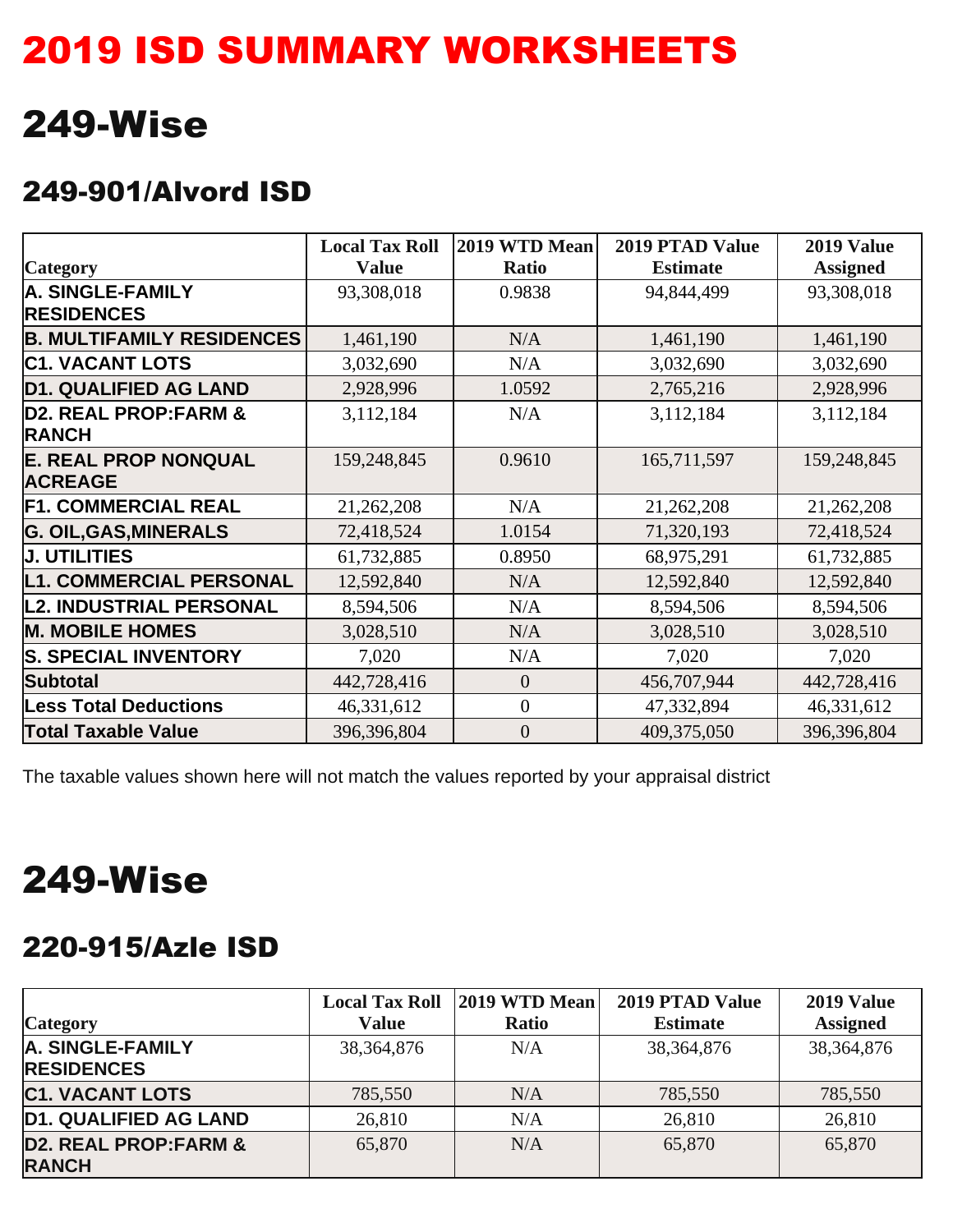| <b>Category</b>                               | <b>Local Tax Roll</b><br><b>Value</b> | 2019 WTD Mean<br><b>Ratio</b> | 2019 PTAD Value<br><b>Estimate</b> | 2019 Value<br><b>Assigned</b> |
|-----------------------------------------------|---------------------------------------|-------------------------------|------------------------------------|-------------------------------|
| <b>E. REAL PROP NONQUAL</b><br><b>ACREAGE</b> | 4,650,540                             | N/A                           | 4,650,540                          | 4,650,540                     |
| <b>F1. COMMERCIAL REAL</b>                    | 755,360                               | N/A                           | 755,360                            | 755,360                       |
| <b>G. OIL, GAS, MINERALS</b>                  | 4,149,764                             | N/A                           | 4,149,764                          | 4,149,764                     |
| <b>J. UTILITIES</b>                           | 506,614                               | N/A                           | 506,614                            | 506,614                       |
| <b>L1. COMMERCIAL PERSONAL</b>                | 448,170                               | N/A                           | 448,170                            | 448,170                       |
| <b>M. MOBILE HOMES</b>                        | 1,352,110                             | N/A                           | 1,352,110                          | 1,352,110                     |
| <b>Subtotal</b>                               | 51,105,664                            | $\Omega$                      | 51,105,664                         | 51,105,664                    |
| <b>Less Total Deductions</b>                  | 11,103,635                            | $\theta$                      | 11,103,635                         | 11,103,635                    |
| <b>Total Taxable Value</b>                    | 40,002,029                            | $\Omega$                      | 40,002,029                         | 40,002,029                    |

### 249-Wise

#### 249-902/Boyd ISD

|                                  | <b>Local Tax Roll</b> | 2019 WTD Mean    | 2019 PTAD Value | 2019 Value      |
|----------------------------------|-----------------------|------------------|-----------------|-----------------|
| <b>Category</b>                  | <b>Value</b>          | <b>Ratio</b>     | <b>Estimate</b> | <b>Assigned</b> |
| <b>A. SINGLE-FAMILY</b>          | 262,903,342           | 1.0184           | 258,153,321     | 262,903,342     |
| <b>RESIDENCES</b>                |                       |                  |                 |                 |
| <b>B. MULTIFAMILY RESIDENCES</b> | 2,730,450             | N/A              | 2,730,450       | 2,730,450       |
| <b>C1. VACANT LOTS</b>           | 6,187,364             | N/A              | 6,187,364       | 6,187,364       |
| <b>D1. QUALIFIED AG LAND</b>     | 2,152,072             | 1.0375           | 2,074,335       | 2,152,072       |
| <b>D2. REAL PROP:FARM &amp;</b>  | 3,322,040             | N/A              | 3,322,040       | 3,322,040       |
| <b>RANCH</b>                     |                       |                  |                 |                 |
| <b>E. REAL PROP NONQUAL</b>      | 166,427,912           | 1.0335           | 161,033,297     | 166,427,912     |
| <b>ACREAGE</b>                   |                       |                  |                 |                 |
| <b>F1. COMMERCIAL REAL</b>       | 56,476,920            | 0.9922           | 56,920,903      | 56,476,920      |
| <b>G. OIL, GAS, MINERALS</b>     | 225,820,816           | 1.0226           | 220,830,057     | 225,820,816     |
| <b>J. UTILITIES</b>              | 62,315,853            | 1.7282           | 36,058,242      | 62,315,853      |
| <b>L1. COMMERCIAL PERSONAL</b>   | 36,859,772            | N/A              | 36,859,772      | 36,859,772      |
| <b>L2. INDUSTRIAL PERSONAL</b>   | 15,042,472            | N/A              | 15,042,472      | 15,042,472      |
| <b>M. MOBILE HOMES</b>           | 12,628,108            | N/A              | 12,628,108      | 12,628,108      |
| O. RESIDENTIAL INVENTORY         | 1,456,260             | N/A              | 1,456,260       | 1,456,260       |
| <b>S. SPECIAL INVENTORY</b>      | 22,355                | N/A              | 22,355          | 22,355          |
| <b>Subtotal</b>                  | 854, 345, 736         | $\boldsymbol{0}$ | 813,318,976     | 854, 345, 736   |
| <b>Less Total Deductions</b>     | 99,896,851            | $\overline{0}$   | 97,676,501      | 99,896,851      |
| <b>Total Taxable Value</b>       | 754,448,885           | $\boldsymbol{0}$ | 715,642,475     | 754,448,885     |

The taxable values shown here will not match the values reported by your appraisal district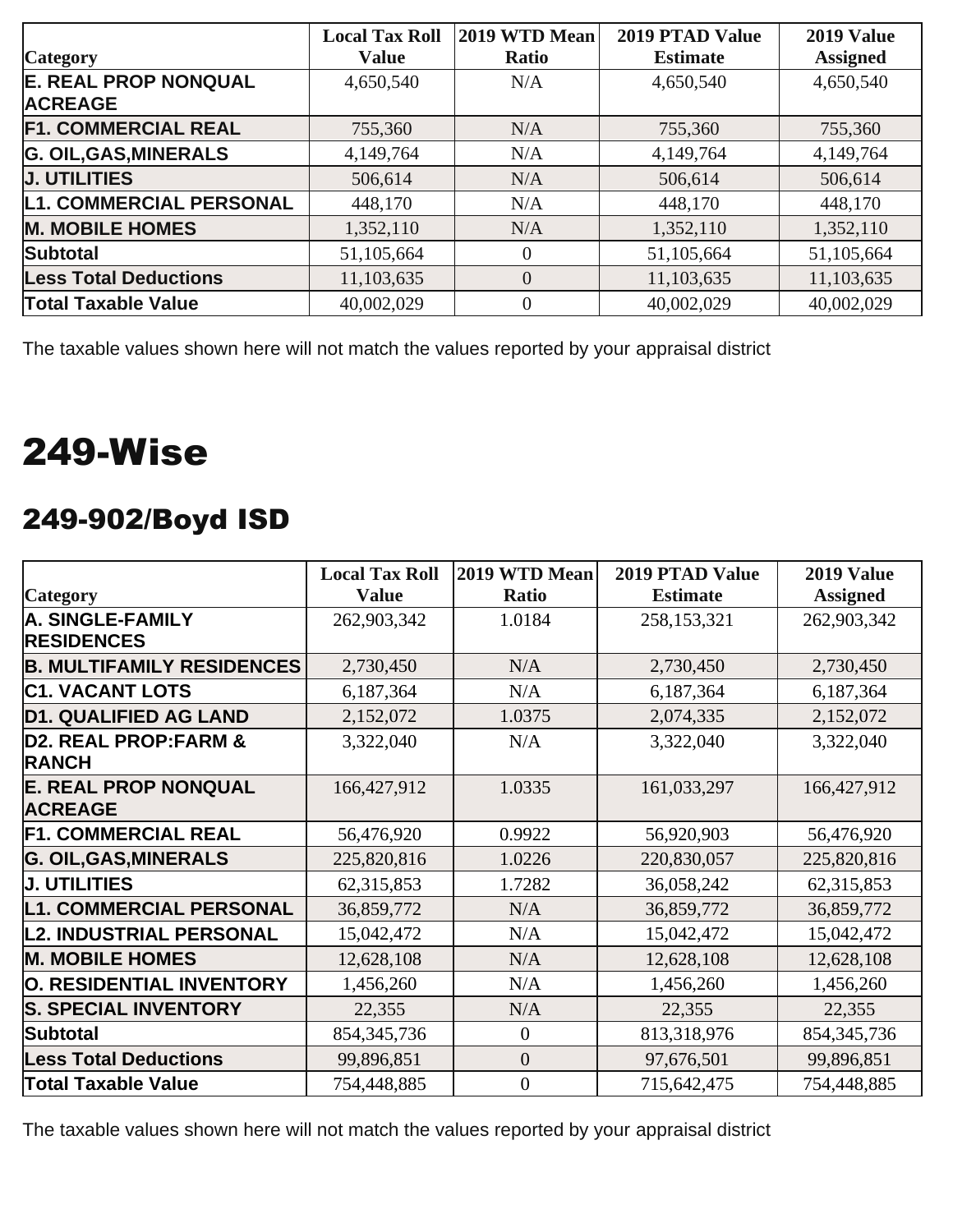## 249-Wise

#### 249-903/Bridgeport ISD

|                                               | <b>Local Tax Roll</b> | 2019 WTD Mean    | <b>2019 PTAD Value</b> | 2019 Value      |
|-----------------------------------------------|-----------------------|------------------|------------------------|-----------------|
| <b>Category</b>                               | <b>Value</b>          | Ratio            | <b>Estimate</b>        | <b>Assigned</b> |
| A. SINGLE-FAMILY                              | 558,301,151           | 0.9644           | 578,910,360            | 558,301,151     |
| <b>RESIDENCES</b>                             |                       |                  |                        |                 |
| <b>B. MULTIFAMILY</b>                         | 17,568,570            | N/A              | 17,568,570             | 17,568,570      |
| <b>RESIDENCES</b>                             |                       |                  |                        |                 |
| <b>C1. VACANT LOTS</b>                        | 20,716,440            | N/A              | 20,716,440             | 20,716,440      |
| <b>D1. QUALIFIED AG LAND</b>                  | 4,207,635             | 1.0135           | 4,151,433              | 4,207,635       |
| D2. REAL PROP: FARM &<br><b>RANCH</b>         | 2,985,650             | N/A              | 2,985,650              | 2,985,650       |
| <b>E. REAL PROP NONQUAL</b><br><b>ACREAGE</b> | 193,234,145           | 0.9616           | 200,950,650            | 193,234,145     |
| <b>F1. COMMERCIAL REAL</b>                    | 182,967,256           | 0.9991           | 183, 132, 075          | 182,967,256     |
| <b>F2. INDUSTRIAL REAL</b>                    | 309,445,547           | N/A              | 309,445,547            | 309,445,547     |
| <b>G. OIL, GAS, MINERALS</b>                  | 75,005,093            | 1.0086           | 74,365,549             | 75,005,093      |
| <b>J. UTILITIES</b>                           | 79,688,709            | 0.9150           | 87,091,485             | 79,688,709      |
| <b>L1. COMMERCIAL PERSONAL</b>                | 101,306,265           | 1.0122           | 100,085,225            | 101,306,265     |
| <b>L2. INDUSTRIAL PERSONAL</b>                | 59,363,608            | N/A              | 59,363,608             | 59,363,608      |
| <b>M. MOBILE HOMES</b>                        | 11,339,277            | N/A              | 11,339,277             | 11,339,277      |
| O. RESIDENTIAL INVENTORY                      | 3,159,920             | N/A              | 3,159,920              | 3,159,920       |
| <b>S. SPECIAL INVENTORY</b>                   | 682,911               | N/A              | 682,911                | 682,911         |
| <b>Subtotal</b>                               | 1,619,972,177         | $\overline{0}$   | 1,653,948,700          | 1,619,972,177   |
| <b>Less Total Deductions</b>                  | 202,689,125           | $\overline{0}$   | 210,399,860            | 202,689,125     |
| <b>Total Taxable Value</b>                    | 1,417,283,052         | $\boldsymbol{0}$ | 1,443,548,840          | 1,417,283,052   |

The taxable values shown here will not match the values reported by your appraisal district

### 249-Wise

#### 249-904/Chico ISD

| <b>Category</b>                       | <b>Local Tax Roll</b><br><b>Value</b> | 2019 WTD Mean<br><b>Ratio</b> | 2019 PTAD Value<br><b>Estimate</b> | 2019 Value<br><b>Assigned</b> |
|---------------------------------------|---------------------------------------|-------------------------------|------------------------------------|-------------------------------|
| A. SINGLE-FAMILY<br><b>RESIDENCES</b> | 168,643,172                           | 0.9810                        | 171,909,452                        | 168, 643, 172                 |
| <b>B. MULTIFAMILY RESIDENCES</b>      | 216,907                               | N/A                           | 216,907                            | 216,907                       |
| <b>C1. VACANT LOTS</b>                | 20,098,143                            | N/A                           | 20,098,143                         | 20,098,143                    |
| <b>D1. QUALIFIED AG LAND</b>          | 3,389,191                             | 1.0280                        | 3,296,750                          | 3,389,191                     |
| D2. REAL PROP: FARM &<br><b>RANCH</b> | 2,286,400                             | N/A                           | 2,286,400                          | 2,286,400                     |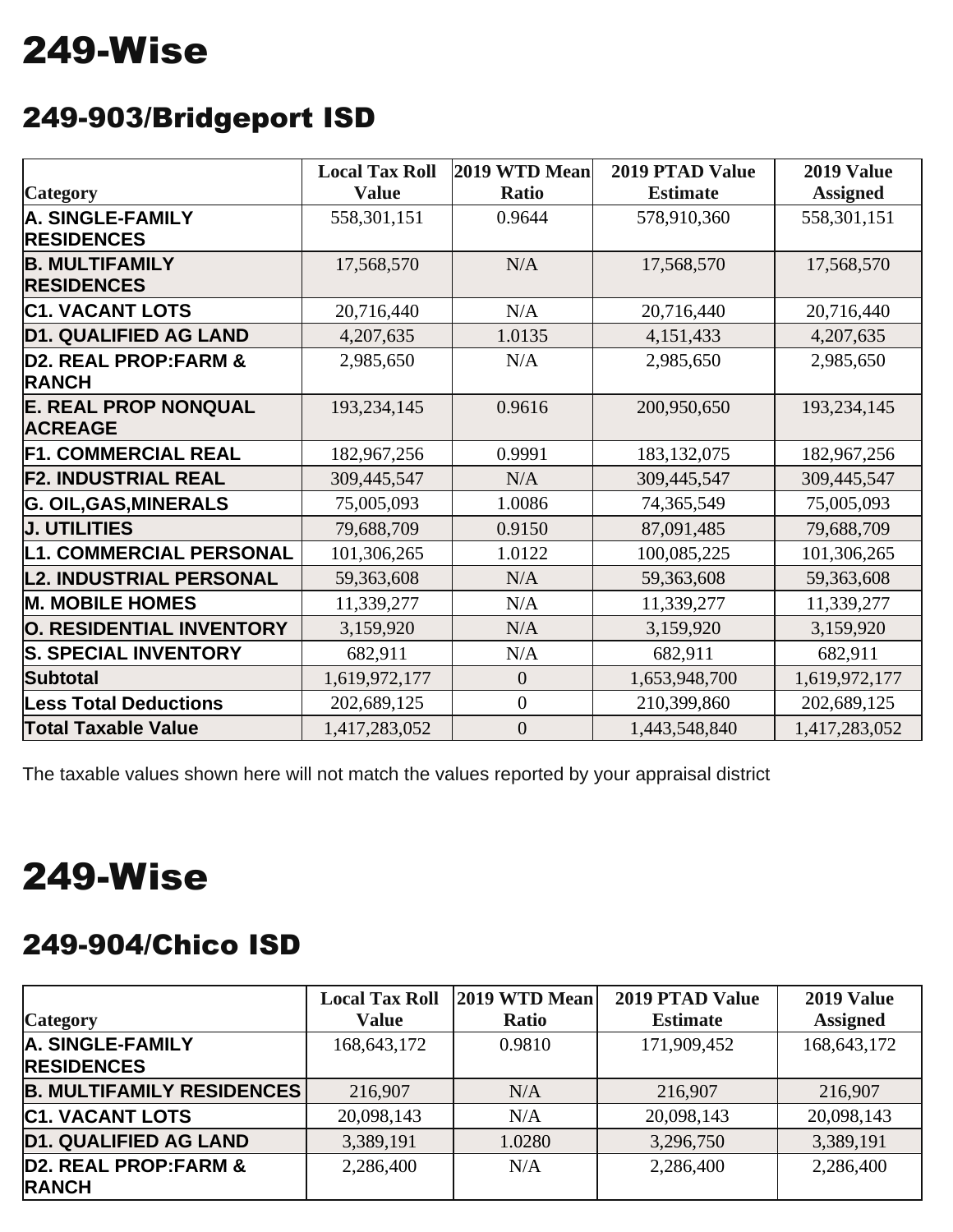|                                | <b>Local Tax Roll</b> | 2019 WTD Mean  | 2019 PTAD Value | <b>2019 Value</b> |
|--------------------------------|-----------------------|----------------|-----------------|-------------------|
| <b>Category</b>                | <b>Value</b>          | <b>Ratio</b>   | <b>Estimate</b> | <b>Assigned</b>   |
| <b>E. REAL PROP NONQUAL</b>    | 122,286,154           | 0.9993         | 122,371,814     | 122,286,154       |
| <b>ACREAGE</b>                 |                       |                |                 |                   |
| <b>F1. COMMERCIAL REAL</b>     | 33,681,140            | 0.9334         | 36,084,358      | 33,681,140        |
| <b>F2. INDUSTRIAL REAL</b>     | 46,832,356            | N/A            | 46,832,356      | 46,832,356        |
| <b>G. OIL, GAS, MINERALS</b>   | 55,945,783            | 1.0099         | 55,397,349      | 55,945,783        |
| <b>J. UTILITIES</b>            | 53,879,521            | 0.9236         | 58,336,424      | 53,879,521        |
| <b>L1. COMMERCIAL PERSONAL</b> | 36,091,460            | 1.0076         | 35,819,234      | 36,091,460        |
| <b>L2. INDUSTRIAL PERSONAL</b> | 180,282,695           | N/A            | 180,282,695     | 180,282,695       |
| <b>M. MOBILE HOMES</b>         | 3,973,920             | N/A            | 3,973,920       | 3,973,920         |
| O. RESIDENTIAL INVENTORY       | 105,980               | N/A            | 105,980         | 105,980           |
| <b>S. SPECIAL INVENTORY</b>    | 2,380                 | N/A            | 2,380           | 2,380             |
| <b>Subtotal</b>                | 727,715,202           | $\overline{0}$ | 737,014,162     | 727,715,202       |
| <b>Less Total Deductions</b>   | 54,929,203            | $\mathbf{0}$   | 56,148,890      | 54,929,203        |
| <b>Total Taxable Value</b>     | 672,785,999           | $\overline{0}$ | 680, 865, 272   | 672,785,999       |

### 249-Wise

#### 249-905/Decatur ISD

|                                               | <b>Local Tax Roll</b> | 2019 WTD Mean    | <b>2019 PTAD Value</b> | 2019 Value      |
|-----------------------------------------------|-----------------------|------------------|------------------------|-----------------|
| <b>Category</b>                               | <b>Value</b>          | <b>Ratio</b>     | <b>Estimate</b>        | <b>Assigned</b> |
| A. SINGLE-FAMILY                              | 1,023,977,252         | 0.9787           | 1,046,262,646          | 1,023,977,252   |
| <b>RESIDENCES</b>                             |                       |                  |                        |                 |
| <b>B. MULTIFAMILY</b>                         | 24,275,097            | N/A              | 24,275,097             | 24,275,097      |
| <b>RESIDENCES</b>                             |                       |                  |                        |                 |
| <b>C1. VACANT LOTS</b>                        | 29,398,295            | N/A              | 29,398,295             | 29,398,295      |
| <b>D1. QUALIFIED AG LAND</b>                  | 6,609,328             | 1.0302           | 6,415,540              | 6,609,328       |
| D2. REAL PROP: FARM &<br><b>RANCH</b>         | 8,503,270             | N/A              | 8,503,270              | 8,503,270       |
| <b>E. REAL PROP NONQUAL</b><br><b>ACREAGE</b> | 366,495,029           | 0.9907           | 369,935,428            | 366,495,029     |
| <b>F1. COMMERCIAL REAL</b>                    | 371,956,416           | 0.9862           | 377, 161, 241          | 371,956,416     |
| <b>F2. INDUSTRIAL REAL</b>                    | 65,759,733            | N/A              | 65,759,733             | 65,759,733      |
| <b>G. OIL, GAS, MINERALS</b>                  | 449,102,714           | 1.0201           | 440,253,616            | 449, 102, 714   |
| <b>J. UTILITIES</b>                           | 151,089,646           | 0.6906           | 218,780,258            | 151,089,646     |
| <b>L1. COMMERCIAL PERSONAL</b>                | 137,661,516           | 1.0254           | 134,251,527            | 137,661,516     |
| <b>L2. INDUSTRIAL PERSONAL</b>                | 103,755,607           | N/A              | 103,755,607            | 103,755,607     |
| <b>M. MOBILE HOMES</b>                        | 11,030,200            | N/A              | 11,030,200             | 11,030,200      |
| O. RESIDENTIAL INVENTORY                      | 2,996,050             | N/A              | 2,996,050              | 2,996,050       |
| <b>S. SPECIAL INVENTORY</b>                   | 21,092,794            | N/A              | 21,092,794             | 21,092,794      |
| <b>Subtotal</b>                               | 2,773,702,947         | $\boldsymbol{0}$ | 2,859,871,302          | 2,773,702,947   |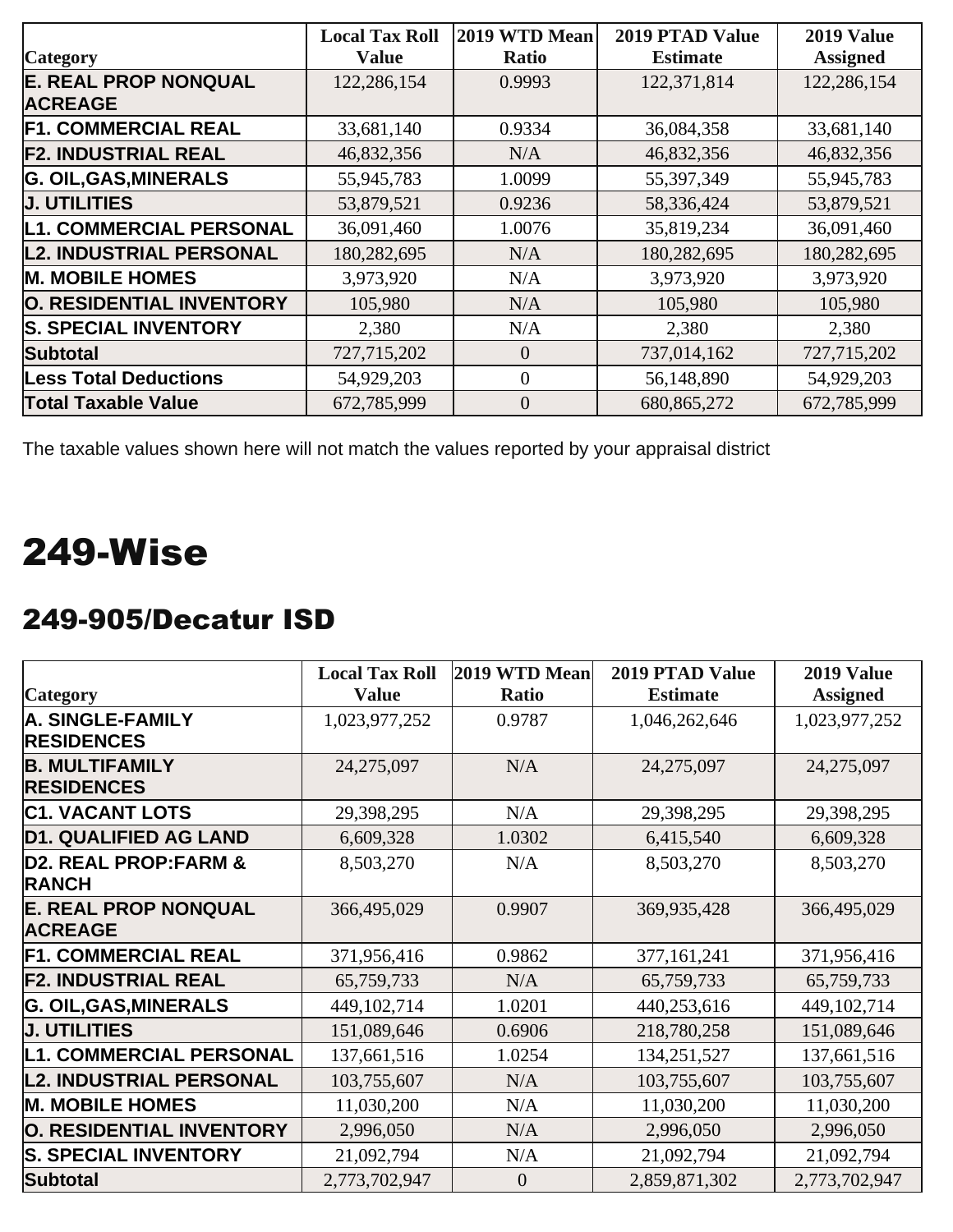|                              |               | Local Tax Roll 2019 WTD Mean | 2019 PTAD Value | 2019 Value      |
|------------------------------|---------------|------------------------------|-----------------|-----------------|
| <b>Category</b>              | Value         | Ratio                        | <b>Estimate</b> | <b>Assigned</b> |
| <b>Less Total Deductions</b> | 279,554,133   |                              | 286,845,432     | 279,554,133     |
| <b>Total Taxable Value</b>   | 2,494,148,814 |                              | 2,573,025,870   | 2,494,148,814   |

## 249-Wise

#### 119-902/Jacksboro ISD

|                                                 | <b>Local Tax Roll</b> | 2019 WTD Mean  | 2019 PTAD Value | 2019 Value      |
|-------------------------------------------------|-----------------------|----------------|-----------------|-----------------|
| <b>Category</b>                                 | <b>Value</b>          | <b>Ratio</b>   | <b>Estimate</b> | <b>Assigned</b> |
| A. SINGLE-FAMILY                                | 12,494,801            | N/A            | 12,494,801      | 12,494,801      |
| <b>RESIDENCES</b>                               |                       |                |                 |                 |
| <b>C1. VACANT LOTS</b>                          | 3,033,630             | N/A            | 3,033,630       | 3,033,630       |
| <b>D1. QUALIFIED AG LAND</b>                    | 150,200               | N/A            | 150,200         | 150,200         |
| <b>D2. REAL PROP:FARM &amp;</b><br><b>RANCH</b> | 6,340                 | N/A            | 6,340           | 6,340           |
| <b>E. REAL PROP NONQUAL</b><br><b>ACREAGE</b>   | 2,317,090             | N/A            | 2,317,090       | 2,317,090       |
| <b>F1. COMMERCIAL REAL</b>                      | 51,150                | N/A            | 51,150          | 51,150          |
| <b>G. OIL, GAS, MINERALS</b>                    | 4,033,540             | N/A            | 4,033,540       | 4,033,540       |
| <b>J. UTILITIES</b>                             | 987,120               | N/A            | 987,120         | 987,120         |
| <b>L1. COMMERCIAL PERSONAL</b>                  | 1,430                 | N/A            | 1,430           | 1,430           |
| <b>L2. INDUSTRIAL PERSONAL</b>                  | 202,298               | N/A            | 202,298         | 202,298         |
| <b>M. MOBILE HOMES</b>                          | 651,160               | N/A            | 651,160         | 651,160         |
| O. RESIDENTIAL INVENTORY                        | 13,790                | N/A            | 13,790          | 13,790          |
| Subtotal                                        | 23,942,549            | $\theta$       | 23,942,549      | 23,942,549      |
| <b>Less Total Deductions</b>                    | 2,094,019             | $\overline{0}$ | 2,094,019       | 2,094,019       |
| <b>Total Taxable Value</b>                      | 21,848,530            | $\overline{0}$ | 21,848,530      | 21,848,530      |

The taxable values shown here will not match the values reported by your appraisal district

### 249-Wise

#### 061-911/Northwest ISD

| <b>Category</b>                       | <b>Local Tax Roll</b> | <b>2019 WTD</b>   | 2019 PTAD Value | 2019 Value      |
|---------------------------------------|-----------------------|-------------------|-----------------|-----------------|
|                                       | Value                 | <b>Mean Ratio</b> | <b>Estimate</b> | <b>Assigned</b> |
| A. SINGLE-FAMILY<br><b>RESIDENCES</b> | 627,927,149           | N/A               | 627,927,149     | 627,927,149     |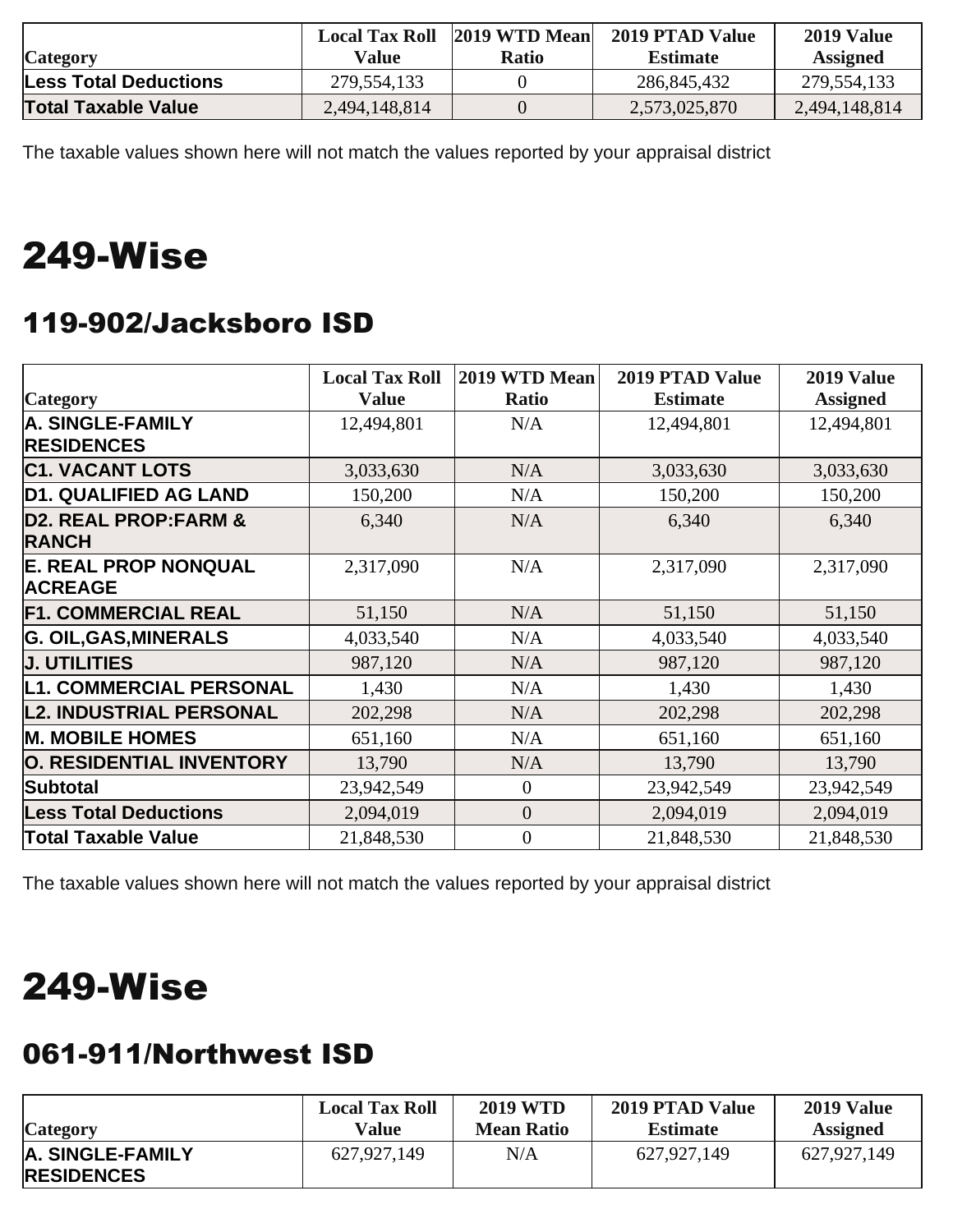|                                                 | <b>Local Tax Roll</b> | <b>2019 WTD</b>   | 2019 PTAD Value | 2019 Value      |
|-------------------------------------------------|-----------------------|-------------------|-----------------|-----------------|
| <b>Category</b>                                 | <b>Value</b>          | <b>Mean Ratio</b> | <b>Estimate</b> | <b>Assigned</b> |
| <b>B. MULTIFAMILY RESIDENCES</b>                | 1,861,980             | N/A               | 1,861,980       | 1,861,980       |
| <b>C1. VACANT LOTS</b>                          | 11,867,814            | N/A               | 11,867,814      | 11,867,814      |
| <b>D1. QUALIFIED AG LAND</b>                    | 1,825,020             | N/A               | 1,825,020       | 1,825,020       |
| <b>D2. REAL PROP:FARM &amp;</b><br><b>RANCH</b> | 1,457,535             | N/A               | 1,457,535       | 1,457,535       |
| <b>E. REAL PROP NONQUAL</b><br><b>ACREAGE</b>   | 86,510,308            | N/A               | 86,510,308      | 86,510,308      |
| <b>F1. COMMERCIAL REAL</b>                      | 123,312,411           | N/A               | 123,312,411     | 123,312,411     |
| <b>G. OIL, GAS, MINERALS</b>                    | 183,484,443           | N/A               | 183,484,443     | 183,484,443     |
| <b>J. UTILITIES</b>                             | 55,218,488            | N/A               | 55,218,488      | 55,218,488      |
| <b>L1. COMMERCIAL PERSONAL</b>                  | 91,798,083            | N/A               | 91,798,083      | 91,798,083      |
| <b>L2. INDUSTRIAL PERSONAL</b>                  | 51,245,953            | N/A               | 51,245,953      | 51,245,953      |
| <b>M. MOBILE HOMES</b>                          | 9,426,394             | N/A               | 9,426,394       | 9,426,394       |
| O. RESIDENTIAL INVENTORY                        | 1,218,240             | N/A               | 1,218,240       | 1,218,240       |
| <b>S. SPECIAL INVENTORY</b>                     | 1,402,540             | N/A               | 1,402,540       | 1,402,540       |
| Subtotal                                        | 1,248,556,358         | $\theta$          | 1,248,556,358   | 1,248,556,358   |
| <b>Less Total Deductions</b>                    | 134,529,559           | $\overline{0}$    | 134,529,559     | 134,529,559     |
| <b>Total Taxable Value</b>                      | 1,114,026,799         | $\overline{0}$    | 1,114,026,799   | 1,114,026,799   |

## 249-Wise

#### 249-906/Paradise ISD

|                                  | <b>Local Tax Roll</b> | 2019 WTD Mean | <b>2019 PTAD Value</b> | 2019 Value      |
|----------------------------------|-----------------------|---------------|------------------------|-----------------|
| <b>Category</b>                  | <b>Value</b>          | <b>Ratio</b>  | <b>Estimate</b>        | <b>Assigned</b> |
| A. SINGLE-FAMILY                 | 273,419,465           | 0.9529        | 286,934,059            | 273,419,465     |
| <b>RESIDENCES</b>                |                       |               |                        |                 |
| <b>B. MULTIFAMILY RESIDENCES</b> | 2,128,670             | N/A           | 2,128,670              | 2,128,670       |
| <b>C1. VACANT LOTS</b>           | 8,422,270             | N/A           | 8,422,270              | 8,422,270       |
| <b>D1. QUALIFIED AG LAND</b>     | 2,178,121             | 1.0990        | 1,981,936              | 2,178,121       |
| <b>D2. REAL PROP:FARM &amp;</b>  | 2,790,200             | N/A           | 2,790,200              | 2,790,200       |
| <b>RANCH</b>                     |                       |               |                        |                 |
| <b>E. REAL PROP NONQUAL</b>      | 152,951,631           | 1.0743        | 142, 373, 295          | 152,951,631     |
| <b>ACREAGE</b>                   |                       |               |                        |                 |
| <b>F1. COMMERCIAL REAL</b>       | 17,452,432            | N/A           | 17,452,432             | 17,452,432      |
| <b>G. OIL, GAS, MINERALS</b>     | 77,445,738            | 0.9921        | 78,062,431             | 77,445,738      |
| <b>J. UTILITIES</b>              | 27,873,865            | 0.9379        | 29,719,442             | 27,873,865      |
| <b>L1. COMMERCIAL PERSONAL</b>   | 17,253,170            | N/A           | 17,253,170             | 17,253,170      |
| <b>L2. INDUSTRIAL PERSONAL</b>   | 16,864,913            | N/A           | 16,864,913             | 16,864,913      |
| <b>M. MOBILE HOMES</b>           | 6,163,970             | N/A           | 6,163,970              | 6,163,970       |
| O. RESIDENTIAL INVENTORY         | 652,210               | N/A           | 652,210                | 652,210         |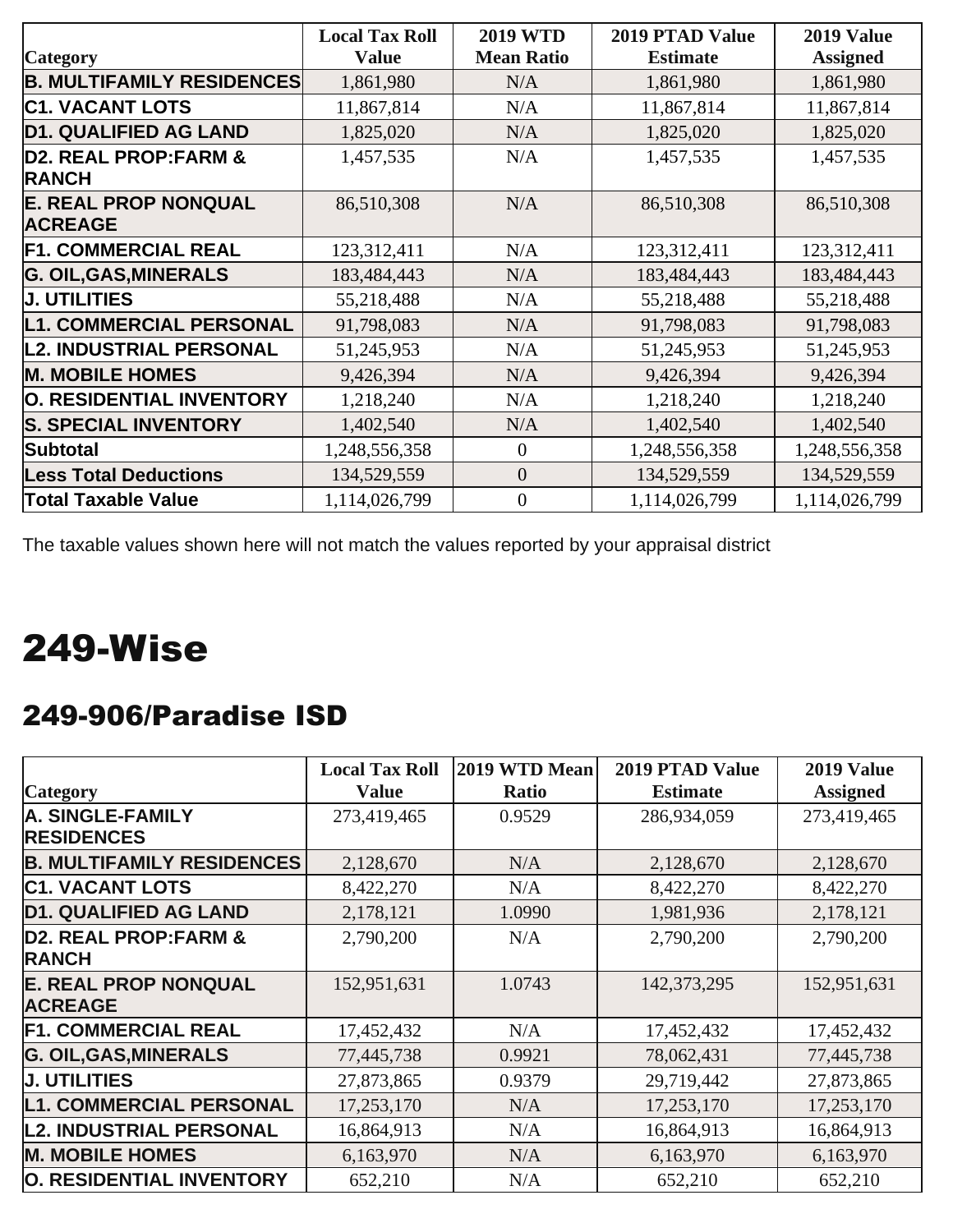|                              |             | Local Tax Roll 2019 WTD Mean | 2019 PTAD Value | 2019 Value      |
|------------------------------|-------------|------------------------------|-----------------|-----------------|
| <b>Category</b>              | Value       | <b>Ratio</b>                 | <b>Estimate</b> | <b>Assigned</b> |
| <b>S. SPECIAL INVENTORY</b>  | 76,261      | N/A                          | 76,261          | 76,261          |
| <b>Subtotal</b>              | 605,672,916 |                              | 610,875,259     | 605,672,916     |
| <b>Less Total Deductions</b> | 88,086,184  |                              | 93,225,158      | 88,086,184      |
| <b>Total Taxable Value</b>   | 517,586,732 |                              | 517,650,101     | 517, 586, 732   |

### 249-Wise

#### 184-901/Poolville ISD

|                                 | <b>Local Tax Roll</b> | 2019 WTD Mean  | <b>2019 PTAD Value</b> | 2019 Value      |
|---------------------------------|-----------------------|----------------|------------------------|-----------------|
| <b>Category</b>                 | <b>Value</b>          | Ratio          | <b>Estimate</b>        | <b>Assigned</b> |
| <b>A. SINGLE-FAMILY</b>         | 36,712,229            | 1.0842         | 33,861,122             | 36,712,229      |
| <b>RESIDENCES</b>               |                       |                |                        |                 |
| <b>C1. VACANT LOTS</b>          | 2,039,050             | N/A            | 2,039,050              | 2,039,050       |
| <b>D1. QUALIFIED AG LAND</b>    | 759,720               | 1.0037         | 756,891                | 759,720         |
| <b>D2. REAL PROP:FARM &amp;</b> | 611,740               | N/A            | 611,740                | 611,740         |
| <b>RANCH</b>                    |                       |                |                        |                 |
| <b>E. REAL PROP NONQUAL</b>     | 38,358,289            | 0.9827         | 39,033,570             | 38,358,289      |
| <b>ACREAGE</b>                  |                       |                |                        |                 |
| <b>F1. COMMERCIAL REAL</b>      | 2,811,770             | N/A            | 2,811,770              | 2,811,770       |
| <b>G. OIL, GAS, MINERALS</b>    | 2,028,151             | N/A            | 2,028,151              | 2,028,151       |
| <b>J. UTILITIES</b>             | 14,569,596            | 0.2774         | 52,521,975             | 14,569,596      |
| <b>L1. COMMERCIAL PERSONAL</b>  | 3,715,162             | N/A            | 3,715,162              | 3,715,162       |
| <b>L2. INDUSTRIAL PERSONAL</b>  | 3,597,365             | N/A            | 3,597,365              | 3,597,365       |
| <b>M. MOBILE HOMES</b>          | 1,800,170             | N/A            | 1,800,170              | 1,800,170       |
| <b>Subtotal</b>                 | 107,003,242           | $\overline{0}$ | 142,776,966            | 107,003,242     |
| <b>Less Total Deductions</b>    | 17,070,843            | $\overline{0}$ | 15,703,528             | 17,070,843      |
| <b>Total Taxable Value</b>      | 89,932,399            | $\overline{0}$ | 127,073,438            | 89,932,399      |

The taxable values shown here will not match the values reported by your appraisal district

### 249-Wise

#### 184-902/Springtown ISD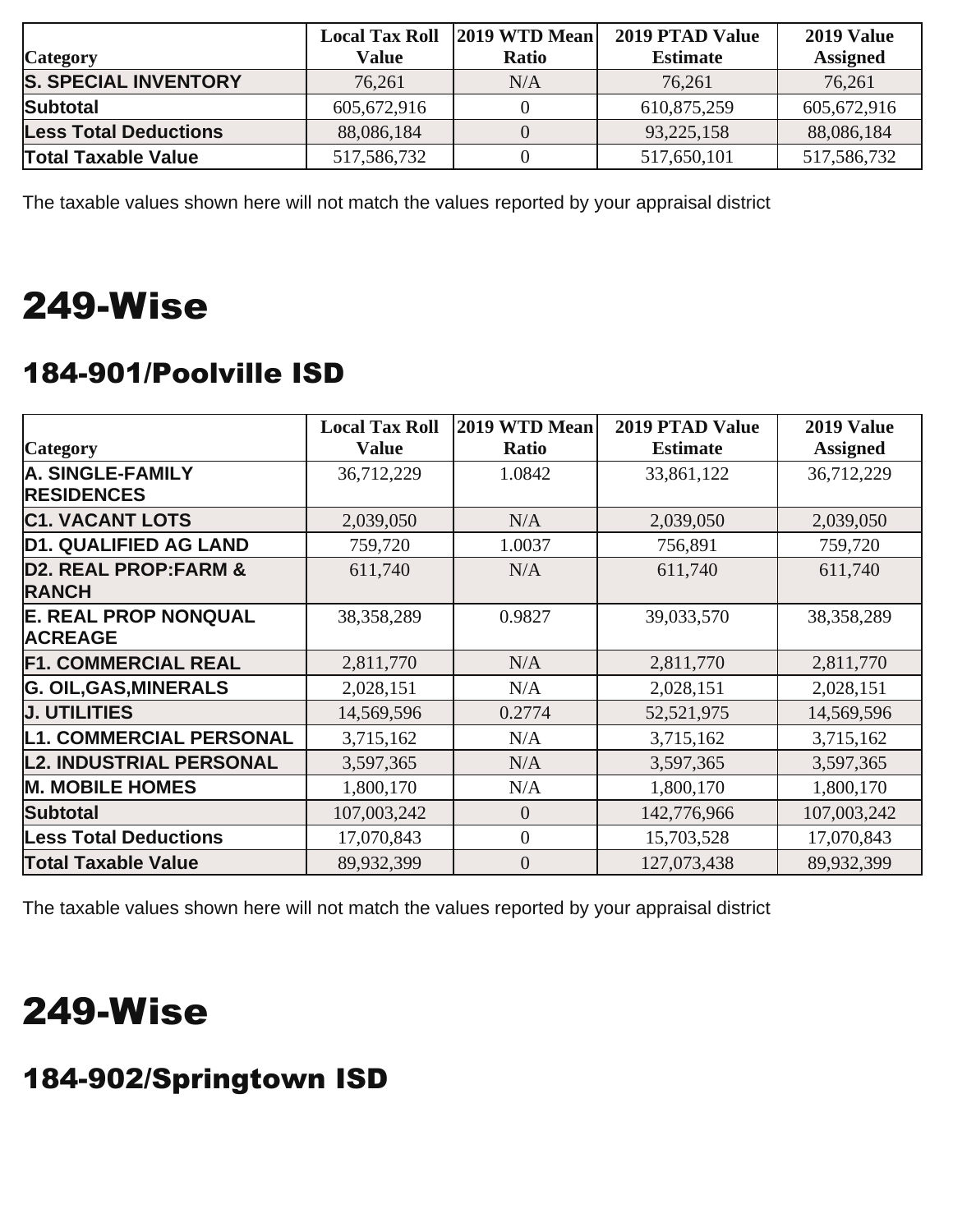|                                                 | <b>Local Tax Roll</b> | 2019 WTD Mean    | 2019 PTAD Value | 2019 Value      |
|-------------------------------------------------|-----------------------|------------------|-----------------|-----------------|
| <b>Category</b>                                 | <b>Value</b>          | Ratio            | <b>Estimate</b> | <b>Assigned</b> |
| <b>A. SINGLE-FAMILY</b>                         | 107,608,192           | 1.0495           | 102,532,818     | 107,608,192     |
| <b>RESIDENCES</b>                               |                       |                  |                 |                 |
| <b>C1. VACANT LOTS</b>                          | 3,959,150             | N/A              | 3,959,150       | 3,959,150       |
| <b>D1. QUALIFIED AG LAND</b>                    | 763,559               | 1.2001           | 636,251         | 763,559         |
| <b>D2. REAL PROP:FARM &amp;</b><br><b>RANCH</b> | 1,513,890             | N/A              | 1,513,890       | 1,513,890       |
| <b>E. REAL PROP NONQUAL</b><br><b>ACREAGE</b>   | 95,397,387            | 1.0312           | 92,511,042      | 95,397,387      |
| <b>F1. COMMERCIAL REAL</b>                      | 3,607,030             | N/A              | 3,607,030       | 3,607,030       |
| <b>G. OIL, GAS, MINERALS</b>                    | 5,206,861             | N/A              | 5,206,861       | 5,206,861       |
| <b>J. UTILITIES</b>                             | 18,019,150            | 0.8926           | 20,187,262      | 18,019,150      |
| <b>L1. COMMERCIAL PERSONAL</b>                  | 4,246,650             | N/A              | 4,246,650       | 4,246,650       |
| <b>L2. INDUSTRIAL PERSONAL</b>                  | 691,127               | N/A              | 691,127         | 691,127         |
| <b>M. MOBILE HOMES</b>                          | 2,309,010             | N/A              | 2,309,010       | 2,309,010       |
| O. RESIDENTIAL INVENTORY                        | 1,049,780             | N/A              | 1,049,780       | 1,049,780       |
| <b>S. SPECIAL INVENTORY</b>                     | 36,520                | N/A              | 36,520          | 36,520          |
| <b>Subtotal</b>                                 | 244,408,306           | $\theta$         | 238,487,391     | 244,408,306     |
| <b>Less Total Deductions</b>                    | 37,786,712            | $\overline{0}$   | 35, 351, 566    | 37,786,712      |
| <b>Total Taxable Value</b>                      | 206,621,594           | $\boldsymbol{0}$ | 203,135,825     | 206, 621, 594   |

### 249-Wise

#### 249-908/Slidell ISD

|                                                 | <b>Local Tax Roll</b> | 2019 WTD Mean | <b>2019 PTAD Value</b> | 2019 Value      |
|-------------------------------------------------|-----------------------|---------------|------------------------|-----------------|
| <b>Category</b>                                 | <b>Value</b>          | <b>Ratio</b>  | <b>Estimate</b>        | <b>Assigned</b> |
| <b>A. SINGLE-FAMILY</b><br><b>RESIDENCES</b>    | 38,573,664            | 1.0273        | 37,548,588             | 38,573,664      |
| <b>C1. VACANT LOTS</b>                          | 1,929,220             | N/A           | 1,929,220              | 1,929,220       |
| <b>D1. QUALIFIED AG LAND</b>                    | 2,592,479             | 0.9777        | 2,651,553              | 2,592,479       |
| <b>D2. REAL PROP:FARM &amp;</b><br><b>RANCH</b> | 1,344,262             | N/A           | 1,344,262              | 1,344,262       |
| <b>E. REAL PROP NONQUAL</b><br><b>ACREAGE</b>   | 66,658,645            | 0.9441        | 70,605,492             | 66,658,645      |
| <b>F1. COMMERCIAL REAL</b>                      | 4,739,500             | N/A           | 4,739,500              | 4,739,500       |
| <b>F2. INDUSTRIAL REAL</b>                      | 347,490               | N/A           | 347,490                | 347,490         |
| <b>G. OIL, GAS, MINERALS</b>                    | 117,029,671           | 1.0110        | 115,756,351            | 117,029,671     |
| <b>J. UTILITIES</b>                             | 31,017,804            | 0.2773        | 111,856,488            | 31,017,804      |
| <b>L1. COMMERCIAL PERSONAL</b>                  | 2,497,310             | N/A           | 2,497,310              | 2,497,310       |
| <b>L2. INDUSTRIAL PERSONAL</b>                  | 19,605,318            | N/A           | 19,605,318             | 19,605,318      |
| <b>M. MOBILE HOMES</b>                          | 1,899,483             | N/A           | 1,899,483              | 1,899,483       |